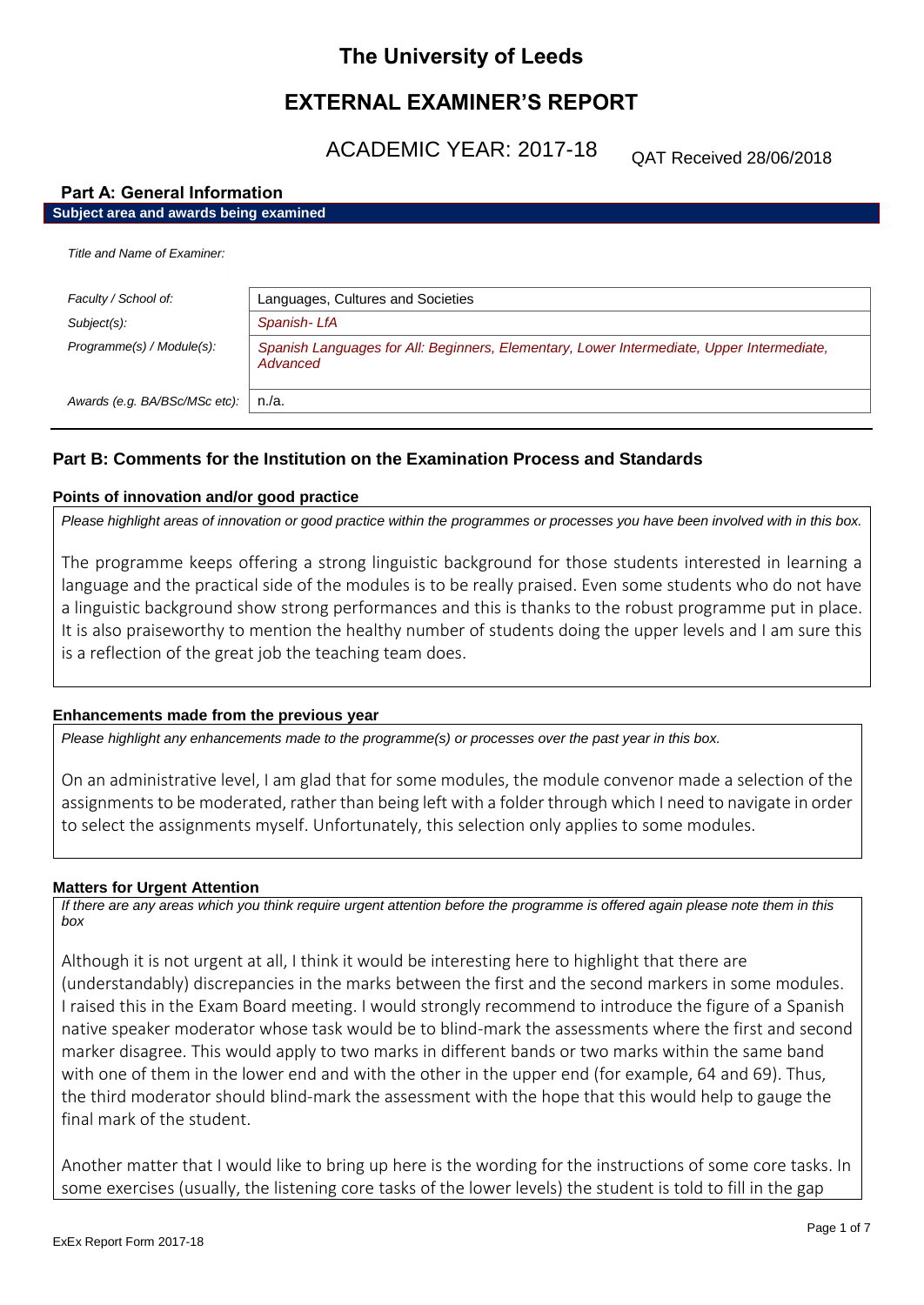with no more than three words. On a couple of occasions, the students have been given full marks with answers using four or more words. Whilst I don't think that this is a mistake as such, and I also believe that the student(s) should not be penalised for this, it is my opinion that it would be better to reword the instructions, as sometimes the students may find it difficult to fit the precise information in with those three words.

I strongly recommend the inclusion of a written task for module FLTU1825, which is heavily assessed by oral component. Although I understand that oral assessment is the key for communication, I think the students should also be able to show their written skills. Maybe a 75% of the module mark for the oral component and a 25% of the module mark for the written part would do justice to the assessment of the module, by keeping the preponderance of the oral component.

# *For Examiners in the first year of appointment*

|     | Were you provided with an External Examiner Handbook?                                                         | Y/N |
|-----|---------------------------------------------------------------------------------------------------------------|-----|
| -2. | Were you provided with copies of previous External Examiners' reports and the School's<br>responses to these? | Y/N |
|     | Were you provided with a External Examiner Mentor?                                                            | Y/N |

# *For Examiners completing their term of appointment*

| -4. | Have you observed improvements in the programme(s) over the period of your appointment?            | Y/N  |
|-----|----------------------------------------------------------------------------------------------------|------|
| 5.  | Has the school responded to comments and recommendations you have made?                            | Y/N  |
| 6.  | Where recommendations have not been implemented, did the school provide clear reasons for<br>this? | Y/N  |
|     | Have you acted as an External Examiner Mentor?                                                     | Y /N |

*Please comment on your experience of the programme(s) over the period of your appointment, remarking in particular on changes from year to year and the progressive development and enhancement of the learning and teaching provision, on standards achieved, on marking and assessment and the procedures of the School*

# **Standards**

| 8.  | Is the overall programme structure coherent and appropriate for the level of study?                |  |
|-----|----------------------------------------------------------------------------------------------------|--|
| 9.  | Does the programme structure allow the programme aims and intended learning outcomes to be<br>met? |  |
| 10. | Are the programme aims and intended learning outcomes commensurate with the level of award?        |  |
| 11. | Did the Aims and ILOs meet the expectations of the national subject benchmark (where relevant)?    |  |
| 12. | Is the programme(s) comparable with similar programmes at other institutions?                      |  |

*Please use this box to explain your overall impression of the programme structure, design, aims and intended learning outcomes.*

As stated above, the programme offers a robust scaffolding for, mainly, non-language students to practice and enhance their linguistic skills through a series of interesting, challenging and engaging exercises that put into practice their knowledge.

13. Is the influence of research on the curriculum and learning and teaching clear?

*Please explain how this is/could be achieved (examples might include: curriculum design informed by current research in the subject; practice informed by research; students undertaking research)*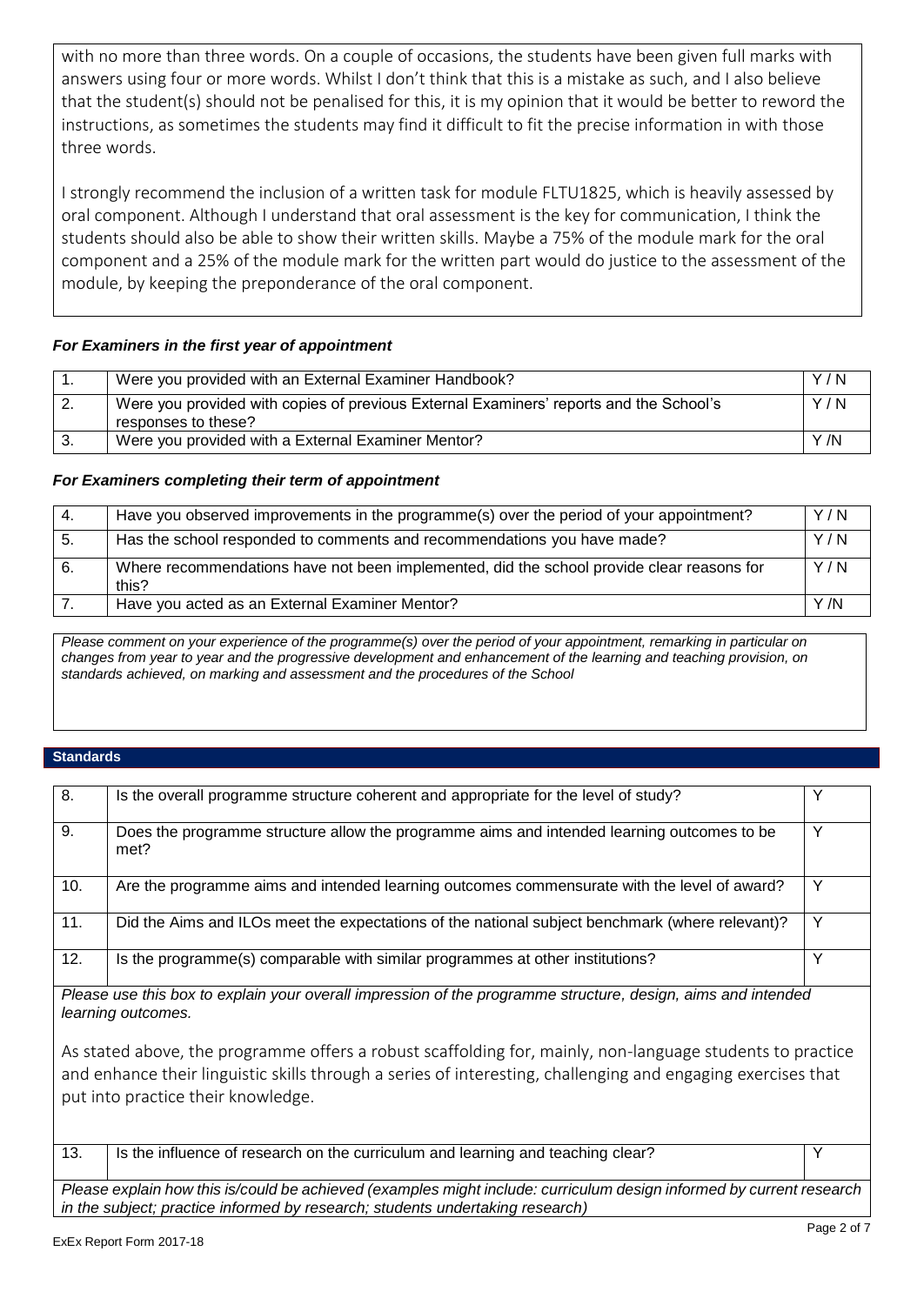This happens to some extent, as they are not research modules *per se*. Nonetheless research is shown in some of the outputs of the students when they have to look for information for their core tasks, mainly in the upper level modules. This shows independence and research skills.

| 14. | Does the programme form part of an Integrated PhD?                                           | N |
|-----|----------------------------------------------------------------------------------------------|---|
|     | Please comment on the appropriateness of the programme as training for a PhD:                |   |
| 15. | Does the programme include clinical practice components?                                     | N |
|     | Please comment on the learning and assessment of practice components of the curriculum here: |   |
| 16. | Is the programme accredited by a Professional or Statutory Regulatory Body (PSRB)?           | N |
|     | Please comment on the value of, and the programme's ability to meet, PSRB requirements here: |   |

# **Assessment and Feedback**

| 17.                                                                                                                                                                                                                                                                                                                                                                                                                                                                                                                                                                                 | Does the programme design clearly align intended learning outcomes with assessment?                                                | Y |
|-------------------------------------------------------------------------------------------------------------------------------------------------------------------------------------------------------------------------------------------------------------------------------------------------------------------------------------------------------------------------------------------------------------------------------------------------------------------------------------------------------------------------------------------------------------------------------------|------------------------------------------------------------------------------------------------------------------------------------|---|
| Please comment on the assessment methods and the appropriateness of these to the ILOs, in particular: the design<br>and structure of the assessment methods, and the arrangements for the marking of modules and the classification of awards; the<br>quality of teaching, learning and assessment methods that may be indicated by student performance.                                                                                                                                                                                                                            |                                                                                                                                    |   |
| It does, but I would like markers to make use of more marking criteria language in their feedback.<br>Feedback is, all in all, good, but the cross-reference to the language used in the marking criteria would help<br>students with the signposting on where to improve.                                                                                                                                                                                                                                                                                                          |                                                                                                                                    |   |
| 18.                                                                                                                                                                                                                                                                                                                                                                                                                                                                                                                                                                                 | Is the design and structure of the assessment methods appropriate to the level of award?                                           | Y |
| 19.                                                                                                                                                                                                                                                                                                                                                                                                                                                                                                                                                                                 | Were students given adequate opportunity to demonstrate their achievement of the programme<br>aims and intended learning outcomes? | Y |
| Please comment on the academic standards demonstrated by the students and, where possible, their performance in relation<br>to students on comparable courses; the strengths and weaknesses of the students as a cohort:                                                                                                                                                                                                                                                                                                                                                            |                                                                                                                                    |   |
| This is mainly evident in the upper levels where students show good performances as per research skills<br>and applied knowledge.                                                                                                                                                                                                                                                                                                                                                                                                                                                   |                                                                                                                                    |   |
| Please use this box to provide any additional comments you would like to make in relation to assessment and<br>feedback:                                                                                                                                                                                                                                                                                                                                                                                                                                                            |                                                                                                                                    |   |
| As stated above, more reference to the marking criteria and I would like to see more dialogue between the<br>first and the second markers.                                                                                                                                                                                                                                                                                                                                                                                                                                          |                                                                                                                                    |   |
| As stated above, feedback is usually good, but, at times, it can be very limited and vague and the student<br>may find it unhelpful. For instance, in one of the core tasks feedback for a student, the first marker wrote:<br>"part of the listening and speaking questions are hard to read." Whilst the context clearly meant difficult<br>to follow their reasoning rather than having issues understanding the students' writing, yet a couple of<br>sentences pointing at where difficulties/mistakes happen could help the student to realise where they<br>need to improve. |                                                                                                                                    |   |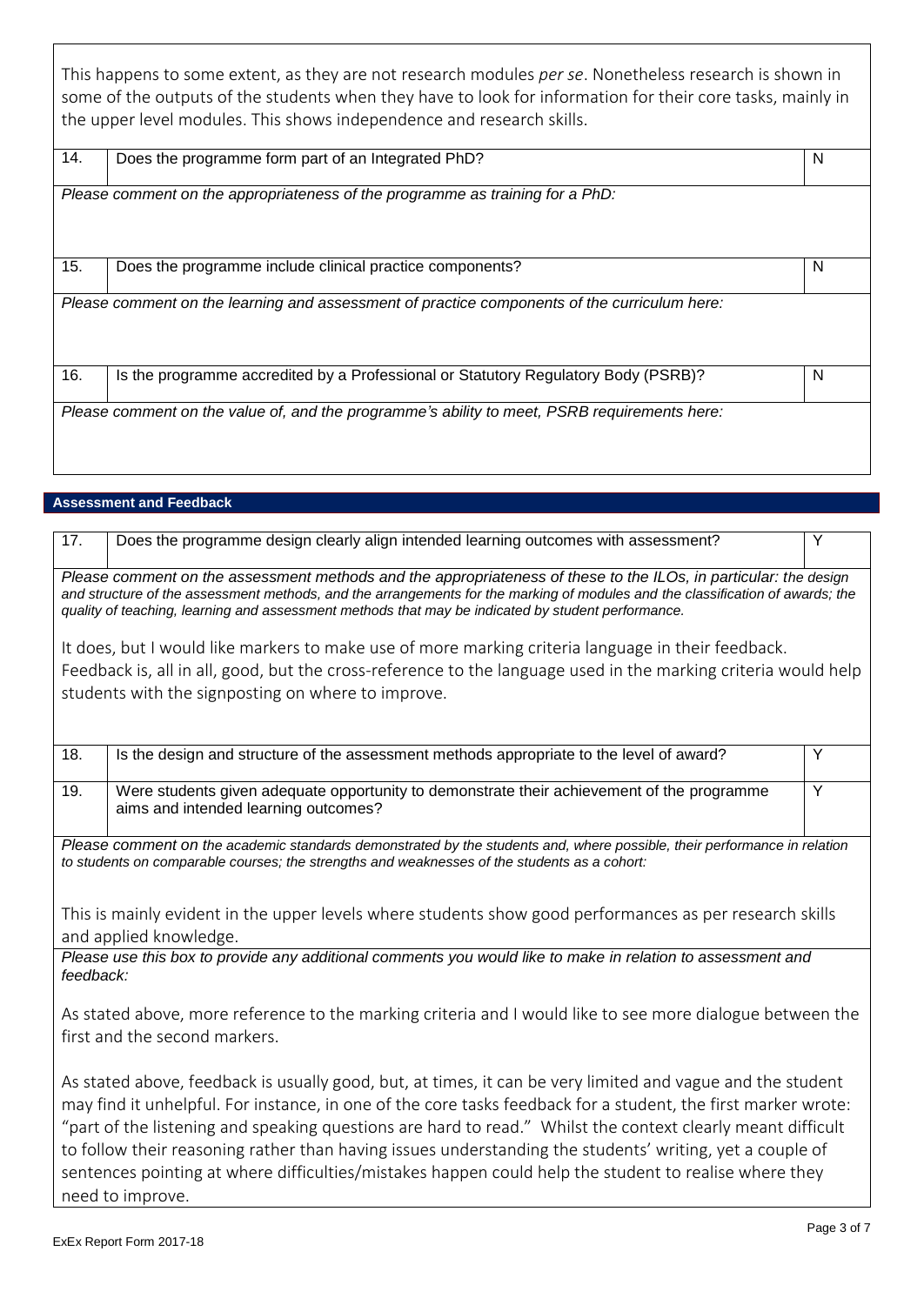# **The Progression and Awards Process**

| $\overline{20}$ . | Were you provided with guidance relating to the External Examiner's role, powers and<br>responsibilities in the examination process?              | Y                |
|-------------------|---------------------------------------------------------------------------------------------------------------------------------------------------|------------------|
| 21.               | Was the progression and award guidance provided sufficient for you to act effectively as an<br><b>External Examiner?</b>                          | $\overline{Y}$   |
| 22.               | Did you receive appropriate programme documentation for your area(s) of responsibility?                                                           | Y                |
| 23.               | Did you receive appropriate module documentation for your area(s) of responsibility?                                                              | Y                |
| 24.               | Did you receive full details of marking criteria applicable to your area(s) of responsibility?                                                    | Y                |
| 25.               | Were you provided with all draft examination papers/assessments?                                                                                  | Y                |
| 26.               | Was the nature and level of the assessment questions appropriate?                                                                                 | $\overline{Y}$   |
| $\overline{27}$ . | Were suitable arrangements made to consider your comments on assessment questions?                                                                | Y                |
| 28.               | Was sufficient assessed work made available to enable you to have confidence in your evaluation<br>of the standard of student work?               | $\overline{Y}$ ? |
| 29.               | Were the examination scripts clearly marked/annotated?                                                                                            | $\overline{Y}$   |
| 30.               | Was the choice of subjects for final year projects and/or dissertations appropriate?                                                              | Y                |
| 31.               | Was the method and standard of assessment appropriate for the final year projects and/or<br>dissertations?                                        | Y                |
| 32.               | Were the administrative arrangements satisfactory for the whole process, including the operation of<br>the Progression and Awards Board?          | Y                |
| 33.               | Were you able to attend the Progression and Awards Board meeting?                                                                                 | Y                |
| 34.               | Were you satisfied with the recommendations of the Progression and Awards Board?                                                                  | Y                |
| 35.               | Were you satisfied with the way decisions from the School Special Circumstances meeting were<br>communicated to the Progression and Awards Board? | Y                |
|                   | Please use this box to provide any additional comments you would like to make on the questions above:                                             |                  |

Since my first report I have been asking for a selection of assignments with which I can gauge the level of the cohort. This year this has been partially done, mainly in the low level modules. Nonetheless, with the rest of the modules, I have been left, again, to navigate and select myself the assignments as per the information given by the module convenors. I don't think this is my task, as it is very time consuming and not very productive or even fair for the general moderation of the quality of assessment of the overall programme. So, for next year I would like to have a selection of:

- All fails
- Benchmarks (marks ending in -4, -5, -6).
- Borderlines (marks ending in -9)
- All firsts (or a selection of them if there are too many).

Having these selected plus the spreadsheet of marks for the cohort would incredibly help me in my task to judge the performance of the students and the fairness of marking.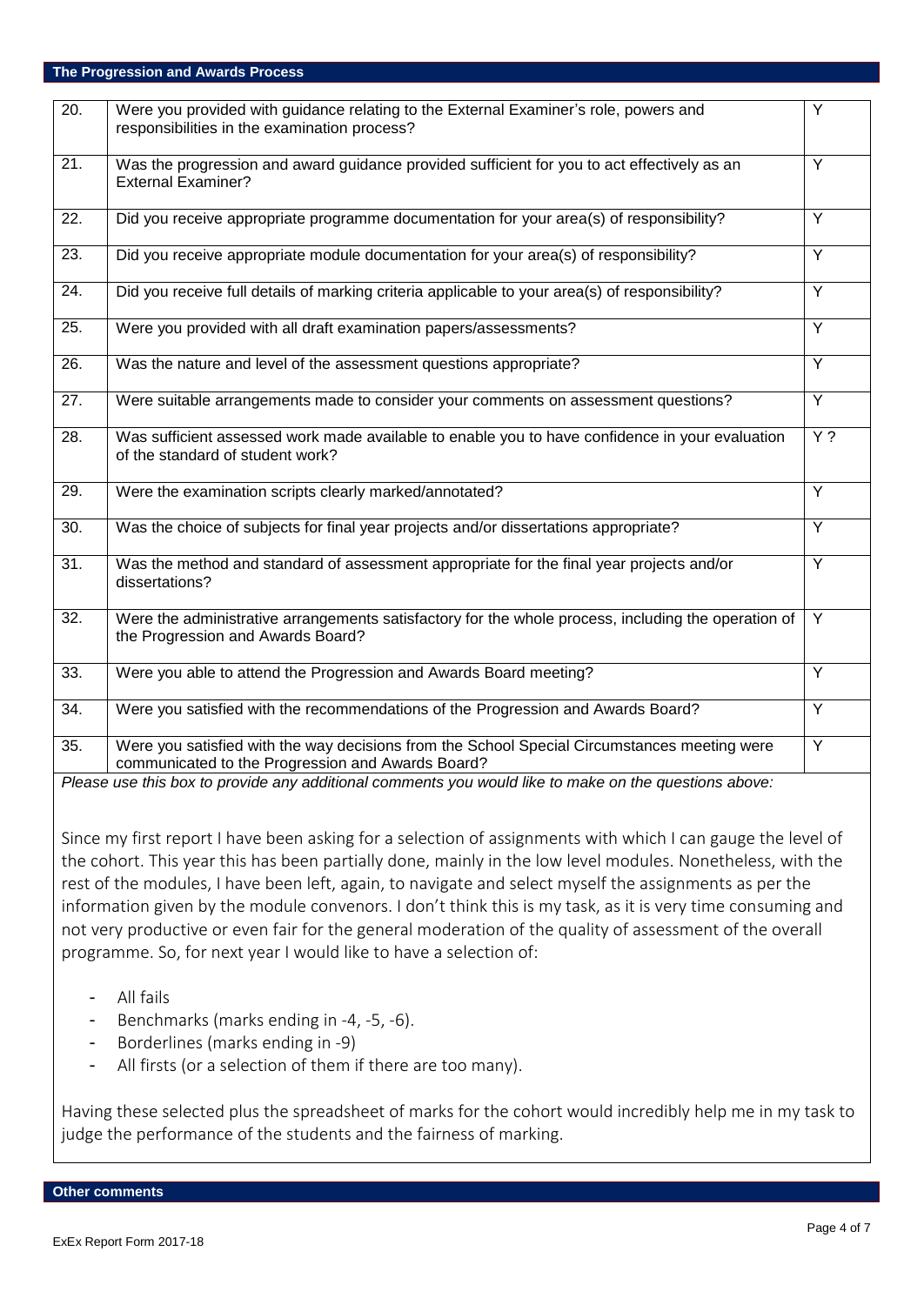# **Please use this box if you wish to make any further comments not covered elsewhere on the form**

I would be grateful if, in the selection written core tasks could also be selected. Listening core tasks were uploaded on VLE. Whilst this was helpful, nonetheless I would also like to have written core tasks selected in order to have a general grasp of the holistic assessment process.

I would discourage the use of google translate for some core tasks where the students have to provide a written assignment. Whilst google translate may work well at word level with big languages, it is MT, so it does not work well at a syntactical level. Probably I would introduce small/ short exercises in the classroom where students can make use of dictionaries, rather than google translate. This could help students to familiarise themselves with the use of dictionaries. Alternatively, the teaching team could direct them to other more reliable webpages for dictionaries (Oxford and Macmillan are good and some of them provide reliable translations into different languages).

I am still unconvinced by the different levels of difficulty that some students make use for their core tasks in FLTU1808. I flagged this up last year and I know this has been partially addressed, but I think that tighter, more specific information should be given to the students about the minimum grammatical requirements to be used.

VLE was really helpful with the oral assessments, and I hope the module convenors can use this platform for this end. I would prefer to assess the written tasks *ad-hoc*, as it were, and I presume this would also make a most efficient time of the language tutors' time.

My thanks, lastly, to the teaching team and the LfA coordinator and the administrative staff for their excellent work!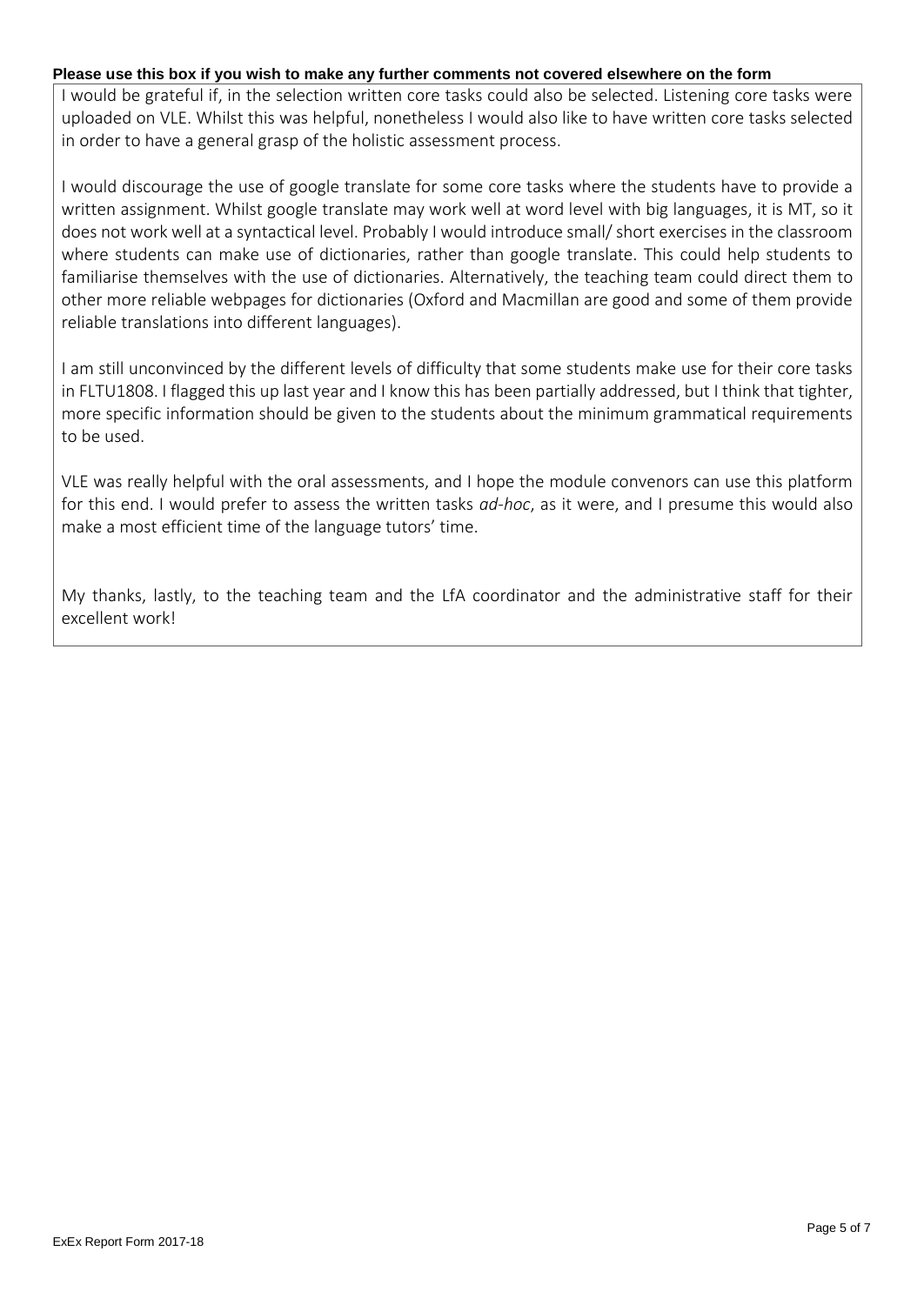# **Name of School and Head of School (or nominee)**

*Title and Name of Examiner:*

| Subject(s):                   | Spanish - LfA                                                                                         |
|-------------------------------|-------------------------------------------------------------------------------------------------------|
| Programme(s) / Module(s):     | Spanish Languages for All: Beginners, Elementary, Lower Intermediate, Upper Intermediate,<br>Advanced |
| Awards (e.g. BA/BSc/MSc etc): |                                                                                                       |
|                               |                                                                                                       |
| Title and Name of Responder:  |                                                                                                       |
| Position*:                    | Director of Languages for All                                                                         |
| Faculty / School of:          | AHC/LCS                                                                                               |
| Address for communication:    | Michael Sadler Building,<br>University of Leeds, Woodhouse Lane<br>Leeds LS2 9JT                      |
| Email:                        |                                                                                                       |
| Telephone:                    |                                                                                                       |

*\*If the individual responding to the report is not the Head of School please state their position within the School.*

#### **Completing the School response**

The completed School response (including the full original report) should be attached to an e-mail and sent to the Pro-Dean for Student Education in the relevant Faculty. Following approval by the Pro-Dean for Student Education, the School must send the response (including the full original report) directly to the External Examiner. A copy must also be emailed to the Quality Assurance Team at gat@leeds.ac.uk. External Examiners should receive a formal response no later than six weeks after receipt of the original report.

#### *Response to Points of innovation and/or good practice*

We are very pleased that the External Examiner found our modules to be linguistically rich and offer a strong linguistic background for our students. We are also pleased that the External Examiner is happy with students' performance, notably those students who have no linguistic background.

### *Response to Enhancements made from the previous year*

I is pleasing to learn that the External Examiner is happy with the selection of samples to be moderated and we will ensure this applies to all modules.

#### *Response to Matters for Urgent Attention*

*If any areas have been identified for urgent attention before the programme is offered again please provide a specific response to them here:*

We will consider some of the External Examiner's recommendations and, where possible, we will address them fully. The case of discrepancy in marks is often looked at by another colleague from the School, and their arbitration is discussed and accepted by the examiners.

The rubrics for filling in the gap will be reworded to ensure consistency of marking across cohorts and avoid any ambiguity.

The inclusion of a written task for module FLTU1825 will be considered by the team.

### *Response to questions 1-7 (and related comments)*

*Schools may provide a general response; however, where Examiners raise specific points these must be addressed individually:*